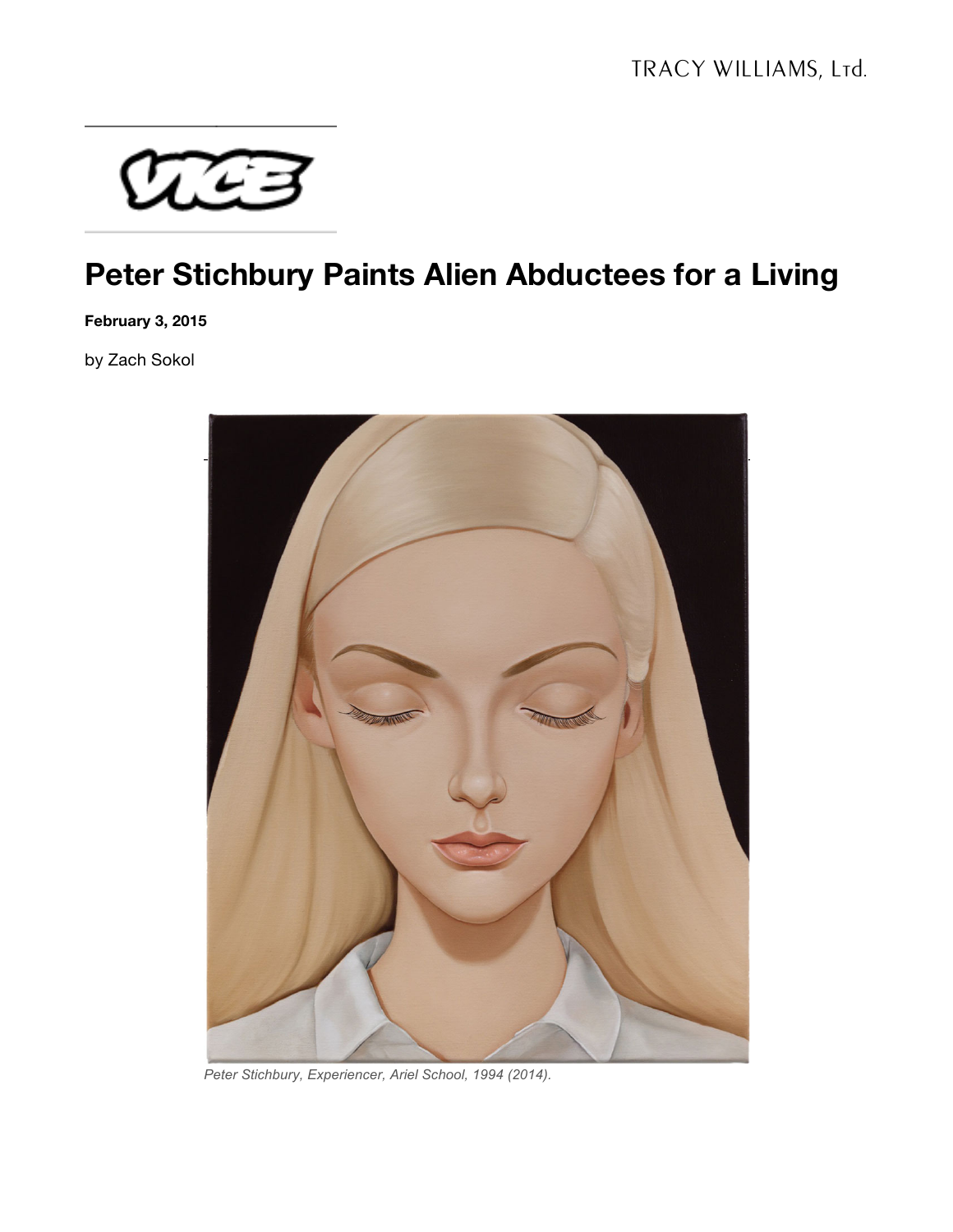When New Zealand artist Peter Stichbury was seven, he thought he saw something shoot across the sky in broad daylight. Though he no longer believes that the object was anything out of the ordinary, the moment was a creative sucker punch for the portraitist: At 46, Stichbury is as enraptured by UFOs as ever and devotes his work to them. His recent show at Tracy Williams, Ltd., in New York, titled *Anatomy of a Phenomenon*, featured paintings of people who claim to have had a UFO-related encounter, extraterrestrial-related or not.

A painting of a young blond girl with downcast eyes was inspired by the time John E. Mack, a psychiatrist and Harvard professor, traveled to Zimbabwe after 62 children reported seeing a flying saucer and "strange beings" during recess. Rather than depicting the girl in utter terror, Stichbury chose a vacant facial expression to prevent the work from being one-dimensional. He thought about how such an event "would have changed the psychology of a witness over time," and how "experiencers" (as Dr. Mack called UFO witnesses) tend to talk about these phenomena with a multitude of emotions other than fear.

Aside from the strange happenings themselves, the artist has found the lore of ufology fascinating because of its "cast of complex characters, intrigue, and infighting," as well as the inherent factual contradictions of paranormal occurrences. Perhaps unsurprisingly, his earlier work revolved around the empty, glossy expressions of models and actresses.

"The UFO phenomenon is utterly confounding and, on the surface, ridiculous," Stichbury said. "The easiest thing to do is ridicule and marginalize people when they challenge consensus reality. But after two years of research, I think some of the phenomena are inexplicable in terms of our current and conventional understanding of physics and the universe.

"The underdog is such a rich archetype and interesting position to explore," he said. "It has a kind of objectivity that is completely autonomous from the groupthink or broader social collective." Tellingly, one of his favorite quotations is from Roswell researcher Stanton Friedman: "Don't bother me with the facts, my mind is made up."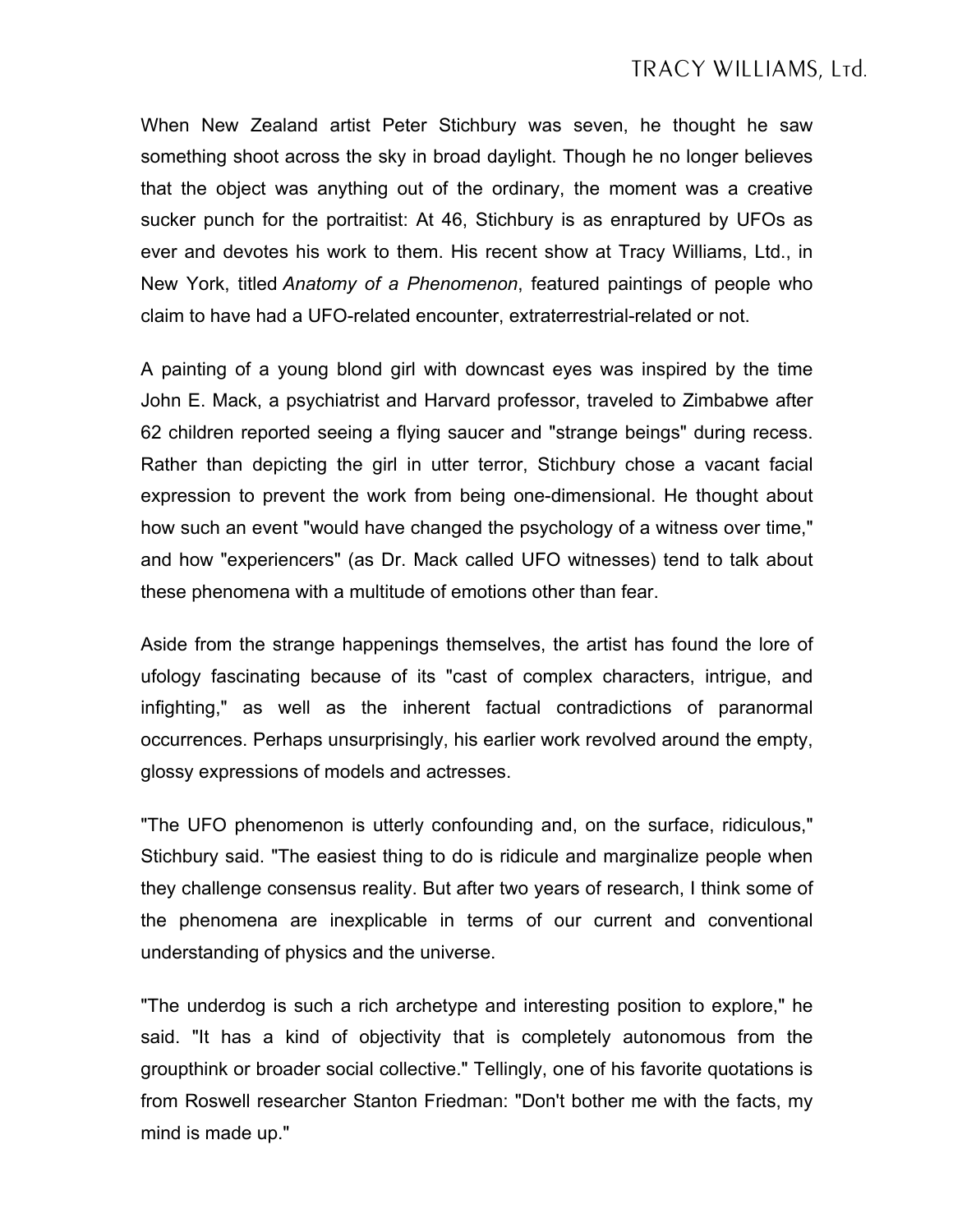Stichbury's subjects come from a variety of sources, including UFO documentaries, paranormal-themed podcasts, and research compiled by scientists and journalists. He shared with us two of the strangest UFO-encounter stories he's come across—tales that have inspired his idiosyncratic portraits.

## **THE SIGHTINGS IN COLARES, BRAZIL**

"The sightings occurred over a period of months in 1977 on the Brazilian island of Colares," Stichbury told us. "Beams of light shot down from the sky, burning villagers and leaving small puncture marks on their bodies. For me, the most interesting thing about this case is that the Brazilian Air Force eventually formed Operation Saucer to investigate and document the ongoing incidents, and interviewed thousands of witnesses from the region. There are almost no other cases like this that leave a trail of meticulously collected hard evidence, and most of the formerly classified government documentation connected with this case has been released to the public, including photographs of the aerial phenomena and military drawings. It's plausible that this was a military exercise, some sort of psychological warfare, or a new weapon being tested on the hapless villagers, but I personally believe this is a legitimate case. The UFO photographs are some of the best ever recorded."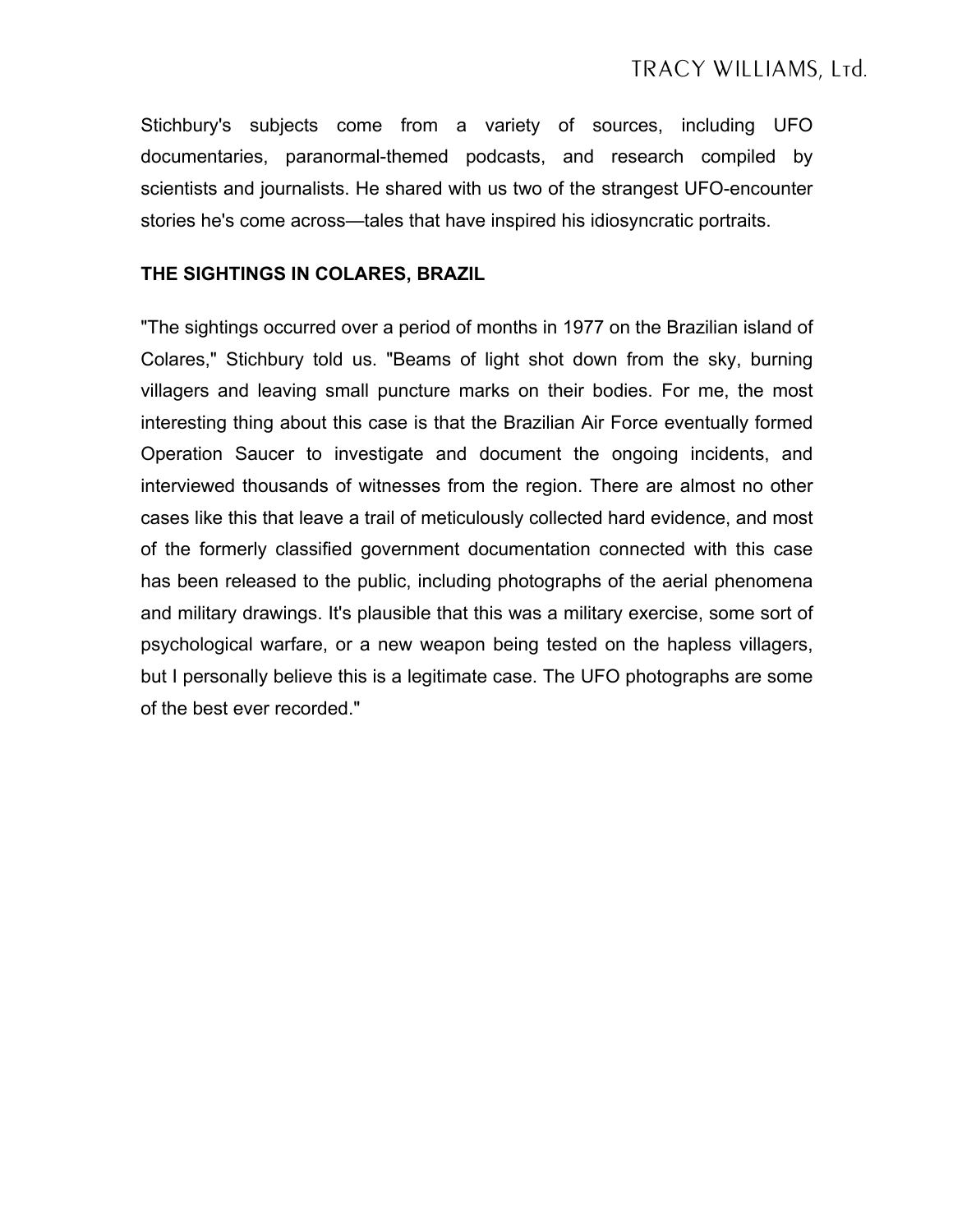## TRACY WILLIAMS, Ltd.



*Peter Stichbury , Japan Air Lines, Alaska, 1987 (2014).*

## **JAPAN AIRLINES FLIGHT 1628**

"This is, in my view, one of the best pilot sightings ever," Stichbury said. "In November 1986, Japan Airlines flight 1628, a cargo plane flown by Captain Kenju Terauchi, encountered a giant, walnut-shaped UFO in the skies above Alaska. Two smaller objects were also seen flanking the plane. Terauchi said in an interview, 'The thing was flying as if there was no such thing as gravity. It sped up, then stopped, then flew at our speed, in our direction, so that to us it